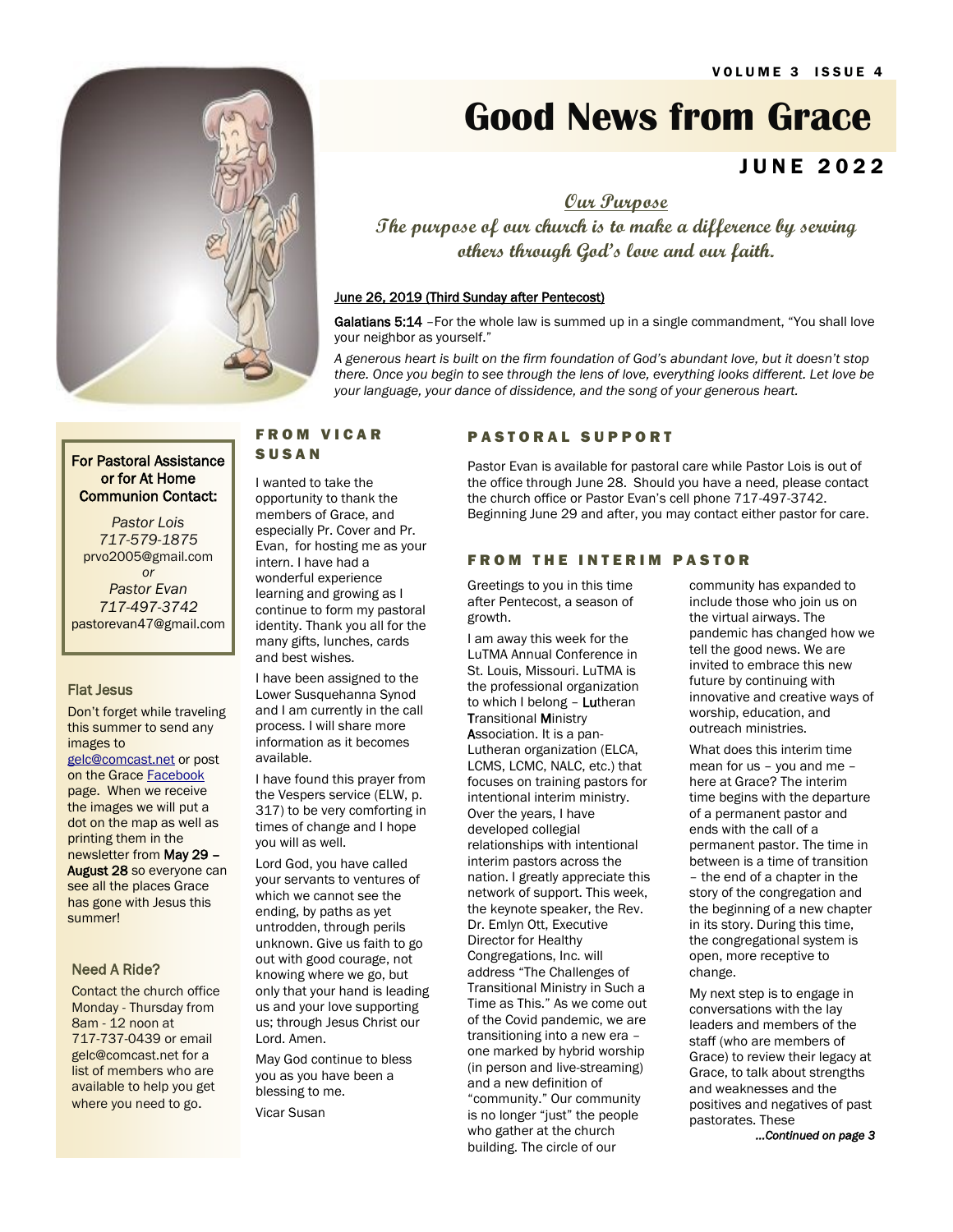

### GYG Schedule

June

19-25 Confirmation Camp July

23-29 LutheranHANDS Mission trip to Minneapolis, MN

[CLICK HERE](https://b09c93a5-c12d-425b-9eac-2de470f65c89.filesusr.com/ugd/f68493_630a778947f140e1abb7f6de44fc3f17.pdf) to view the full 2021 - 2022 GYG Schedule.

### Youth Food Cards

In the dollar amounts of \$ 25, \$50, and \$100 are available at the office Monday - Thursday from 8am - 12noon. Contact Chris at 717-737-0439 to let him know when you plan to stop in. Checks should be made to GELC with Youth Food cards on the memo line.



Bring a Blanket or Chair. Popcorn and Rita's Italian Ice will be served

### HARD-WORKING YOUTH NEED SNACKS

27 Grace members, 15 youth and 12 adults, will head to Minneapolis on a Mission Trip on July 23. On these trips, we pack lunches from the provided lunch meat and snacks before we head to the work site. We are asking Grace members to provide granola bars and Lance crackers for the hungry crew. These items can be dropped in the labeled bin in the library. Please contact Susan Ryder [ryder.susan@comcast.net](mailto:ryder.susan@comcast.net) or 717-574-1960 with any questions.



### MEMORIES OF GRACE: JUNE 21-24, 1972 **HURRICANE AGNES**

Grace Lutheran Bible School was ended abruptly on Thursday that week when it was discovered that there was a good foot of water in the church basement. By Sunday the floors were dry but all Bible School projects that were on the floor were ruined.

At this time, the choir room was the small closet like room between the steps to the stage and the stairs from the basement to the Chelsea Road entrance. There were file cabinets containing choir music and all the choir gowns were hung there. Choir practice was held in the choir loft or a Sunday School room by the sanctuary.

Our organist and choir director, George and Ruth Ferrell, lived in Highland Park and had water to the top of their basement. Pastor Neal had water to the top step of the basement in the parsonage next to the church.

After church, several of us went to see what damage was done in the choir room. The bottom two drawers of the file cabinets were holding water and the choir gowns were wet from the bottoms to the tops. The two bottom drawers of three cabinets were removed and tilted to drain excess water. They were carried up and placed in our station wagon. The gowns were carried on hangers and added to the pile in the car.

When we arrived home the gowns were hung by hanger on the clothes lines in the beautiful sun. At the time our choir gowns were two piece black and white. It looked as if a Monastery had moved into our home. When they dried, they were moved to an extra bed covered with plastic. I washed several a day and returned to the choir room after it was cleaned.

The file drawers were taken to our basement and picnic table benches were placed at opposite ends of the room. Many lines of binder twine were stretched between them. We would pick up a folder of music and tilt and drain water. Each piece of music was opened to the middle and hung on line. This was done with every piece of music. When dry they were placed in clean file folders, labeled and placed in dry, clean file drawers. This was repeated many times. That music was used for many more years.

Carolyn Bair and I worked many times with 2 two year old's and 2 five year old's playing nearby. *...Continued on page 3*

### Emergency Roadside Kit Suggestions

Before heading out on your summer trips PennDOT recommends packing the following as an Emergency Roadside Kit:

- Cell phone & charger
- First Aid kit
- Flashlight, flares and a white flag
- Jumper cables Supplies for
- changing a tire
- Non perishable food, drinking water & medicines

### **Congregational** Meeting Packets

If you were unable to attend the Congregational Meeting on June 12 and would like to receive one of the packets please contact the church office at 717- 737-0439 or gelc@comcast.net and Diane or Chris will be glad to send one out to you.

### Did You Know….

On June 23 in [1972](https://www.onthisday.com/events/date/1972)  Hurricane Agnes becomes America's costliest natural disaster at that time, affecting 15 states, with 119 deaths

and \$3 billion in damage.

### That June 24 brings

[Midsummer Day,](https://www.almanac.com/content/midsummer-day) traditionally the midpoint of the growing season, halfway between planting and harvesting. It is celebrated in many cultures on the night of June 23, as Midsummer Eve

On June 27 in 1929 the 1st color TV demo, was performed by Bell Laboratories in NYC.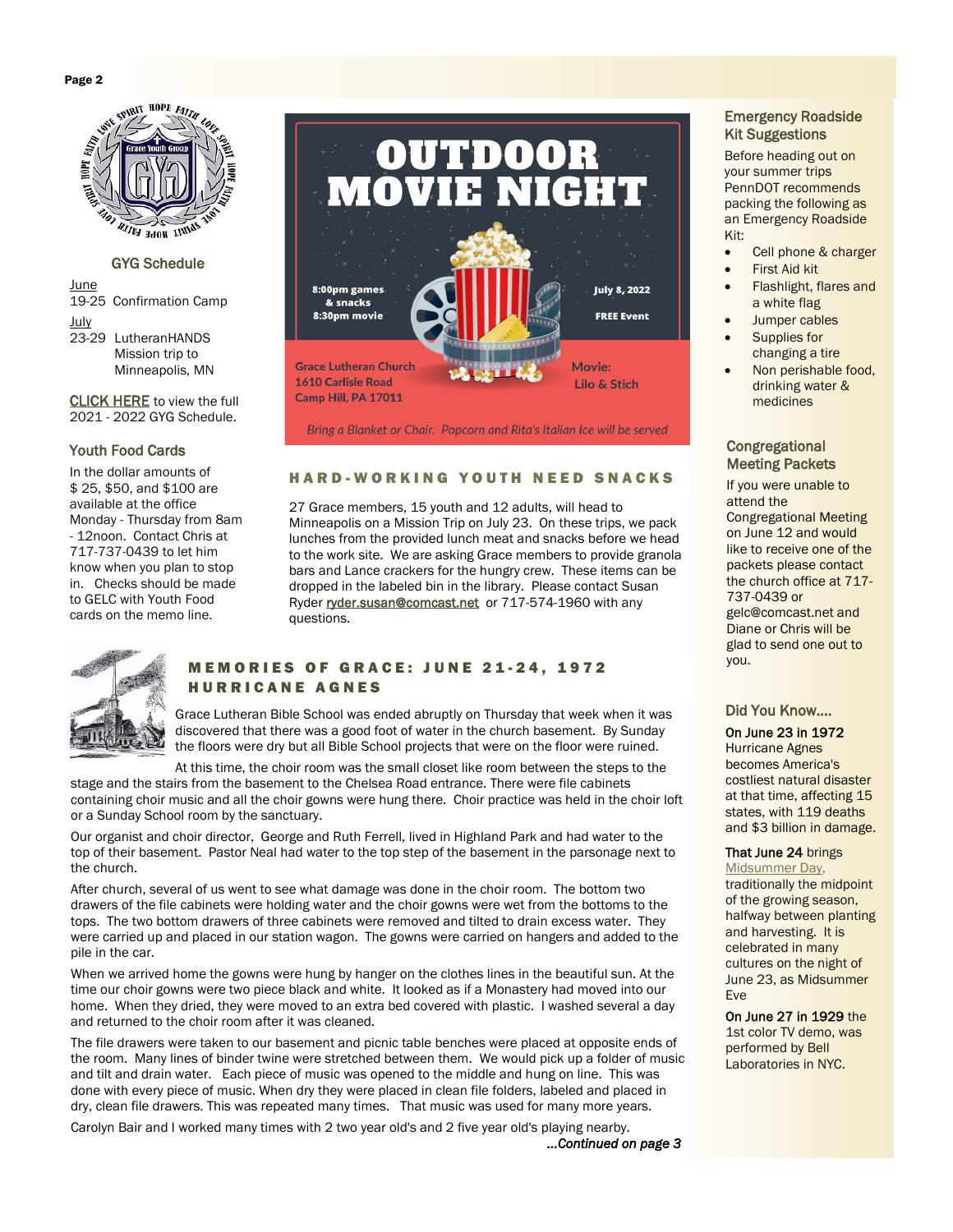

### *We hold in prayer especially this week…*

James Hoover, Pastor Evan, Docoline Stroud, Gladys Cline, Noah Helwig, Elijah C., Mary Heverling, Mary Ann Osswald, Michael, Danielle Pizzolatto and their children: Dominic, Caroline & Gabriel, Lori Weber, Sue Gasswint, Joe Jackson, Debbie Aldridge, Kay Lee, Yvonne Gettys, Patti Reed, Diane Brokenshire, Keith Downs, Garry Murray, Vernon Frazier, and Dean Jury.

### *We hold in ongoing prayer…*

Darlene M., Margaret Knupp, Kathryn Tuckey, Pastor Molly Haggerty, Frank Blizzard, Gerry & Sara Jane Crawford, Mary Louise Shetter, Charlie Buchanan, Joyce Allan, Sis Hoffman, David Harman III, Howard Lauver, Priscilla Walter, Lesly Richards, Eileen McCann, Mike Lutz, and Destiny Glenn.

### *We also hold our shut-ins in prayer:*

Louis Lore, John Hench, Shirley Hughes, John Shuey, Betty Bennett, and Dick Cromer.

*If you have family members or friends on the prayer list please notify the church office (717-737-0439 or gelc@comcast.net) each month with updates. Your input helps us maintain the prayer list since we are not aware of the changes in the health status of those on the list.* 

### *...Continued from page 1*

conversations will help me to assess the health of the congregation. Different things will surface during these conversations. Some of the same ideas that surfaced during the strategy planning process will be restated. There will also be new ideas expressed. I will keep the Council apprised of my progress and findings. Then, I usually organize a Transition Team to help with gathering information that will go into writing the Mission Site Profile (MSP) which is the document that tells pastoral candidates all about Grace – past, present, and future hopes and dreams.

You might be wondering – why aren't we forming a Call Committee *now* to get on with the business of calling a permanent pastor. The formation of a Call Committee will come, in time, but first, we allow space for grieving, primarily for the emotional loss of Pastor Cover and Vicar Susan. We also take some

### 75th Anniversary **Celebration**

 If you were unable to attend the luncheon and would like to view the program portion or the slideshow showcasing images from over the last 75 years, it is on the church website at www.gracecamphill.org or [CLICK HERE](https://www.gracecamphill.org/75th-anniversary-celebration).

If you have memories or photographs to share please continue to send them in! We would like to include them in the newsletter throughout 2022! Images and stories can be emailed to Diane at deppengelc@gmail.com or by dropping them off at the church office Monday-Thursday 8am to 12noon.

time to care for the anxieties of the congregation. Generally, congregations are anxious organisms. It is important to reduce anxiety, to build trust, and to maintain open lines of communication. Intentional interim pastors are trained to be non-anxious leaders and to help congregations reduce their anxiety.

I will continue to talk about intentional interim ministry in the next few articles, but in the meantime, let's continue to get to know one another, to build trust, to openly and honestly communicate, and to reduce anxiety. And, most importantly, if you would like to have a conversation with me and you have not been contacted, please let me know and I'll include you in this process. Together, we will work through this interim time so that when you call your next permanent pastor, you are ready to embrace a new ministry, "in such a time as this."

Serving in the name of Christ, Pastor Lois Van Orden



*of Grace continued from page 3*  John and I

*..Memories* 

had always wished we had taken a picture of this process

because it is a part of Grace's history. None of us ever thought of it. Today with cameras in cell phones it would be done.

John and I were fortunate because we lived on a hill and had a well. Many of our friends from church were badly affected by Agnes and were without water even if they were not flooded.

Helen Titzel



#### Hello Grace,

This week's special music is a voice solo from Gordon Kaslusky, a local music teacher and a dear friend and colleague to both of us. Gordon will be singing "If With All Your Hearts" from Mendelssohn's "Elijah." He will also be cantoring the service. We are looking forward to hearing him sing in our Sunday morning worship service. Below you can read his bio:

*Gordon Kaslusky teaches choral music at Mechanicsburg Area Senior High School in Mechanicsburg, PA. His responsibilities include conducting three choirs, teaching music theory, and overseeing the development of the K-12 music curriculum. In addition, he serves as the music department coordinator and artistic director of Wildcat Productions. Previously, he taught middle school music in the Central York School District (2003-06), and the Mechanicsburg Area School District (2006-present).*

*In addition to his teaching and administrative responsibilities, Gordon is an active tenor soloist. He has performed with the Harrisburg Singers, Essence of Joy Alumni Choir, Ambassador's Concert Choir and Oklahoma City Philharmonic, as well as numerous church choirs in the central PA region. He also maintains a private voice studio.*

Blessings,

Kristopher and Emily Hartman